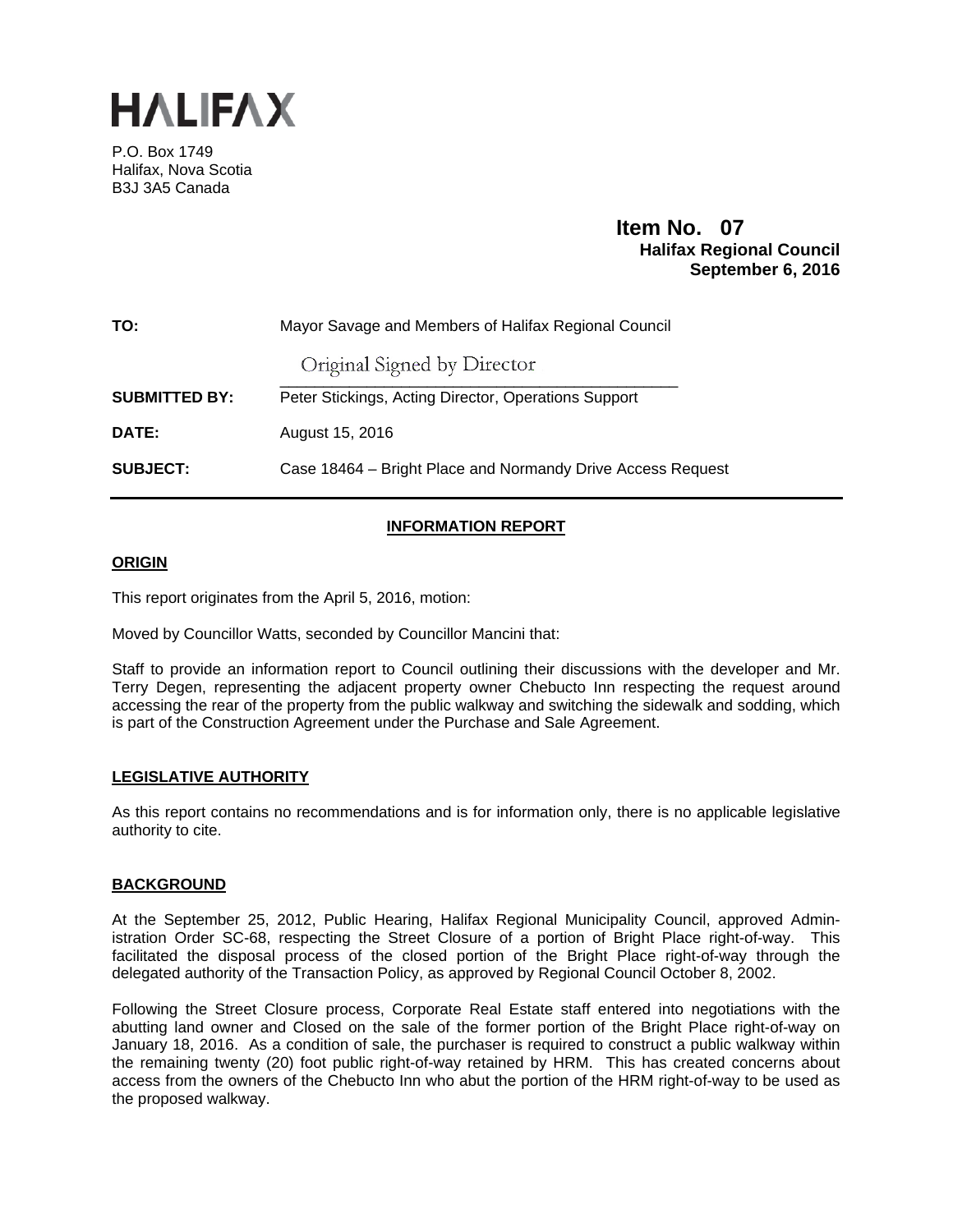#### **DISCUSSION**

Following the April 5, 2016, Public Hearing for Case 18464 respecting Municipal Planning Strategy & Land Use By-Law Amendments and Development Agreement, Bright Place, Lady Hammond Road and Normandy Drive, Halifax, Real Estate staff met on-site with Mr. Terry F. Degen and his client to discuss his client's concerns with the disposal of the former Bright Place right-of-way and the pending walkway construction. At the May 4, 2016, on-site meeting the following items were discussed:

#### Presence of underground pipes connecting Bright Street and Lady Hammond Road:

At the request of HRM staff, Halifax Water has conducted field inspections of the storm water collection grates and manhole covers on Lady Hammond Road and at the intersection of Bright Street and Normandy Drive. Halifax Water has also reviewed all of their records and cannot locate any on-site indications nor record drawings that can confirm there is underground pipes located where the proposed walkway is to be constructed. Staff has requested any documentation the Chebucto Inn owners may have to support their claim there is underground pipe but none has been provided to date.

#### Presence and purpose of a manhole cover located on Chebucto Inn property:

Halifax Water Operations staff pulled the existing manhole cover and have confirmed there are no connections of pipes from the Bright Place right-of-way. This manhole cover is for private use only of the Chebucto Inn property.

#### Proposed location of walkway to be constructed by the Developer of the Bright Place Redevelopment/ accessing rear and roof portions of the Chebucto Inn building:

With the use of a plan of survey prepared by HRM Survey Department (See Attachment "A" - Survev Excerpt), staff plotted the approximate location of the walkway to be constructed on-site. The predominate concern of the Chebucto Inn owners is the loss of access to the rear of the building for future maintenance. It has been suggested by staff that the final design of the walkway should consist of hard surface materials that can accommodate the occasional use of light truck crossing while also adequately handling drainage away from the Chebucto Inn building. Consultation is on-going with a final design and is subject to agreement of the Developer of the abutting residential redevelopment. The current design is as per the HRM Municipal Engineering Red Book Standards and includes asphalt with grass edges and chain link fencing. Staff is considering eliminating the use of chain link fencing and to replace the grass with stone substitute.

#### Accessing and refueling the existing propane tanks servicing the Chebucto Inn:

The Bright Place right-of-way survey has identified that three propane cylinder tanks and three bollards are encroaching on Municipal property. The location of the bollards appears to obstruct the center portion of the proposed walkway to be constructed. Further discussions with the owners are needed in terms of relocating the propane tanks to eliminate the encroachment issues. The owners may be interested in acquiring a five (5) foot section of the twenty (20) foot remaining right-of-way. Real Estate staff has confirmed with Active Transportation staff that the proposed walkway could be reduced down to fifteen (15) feet in width from twenty (20) feet if properly designed. If an acquisition will accommodate the Chebucto Inn, a future street closure public hearing and disposal report will be required, as that section still remains right of way.

#### Concerns over the noise during site preparation and building construction of the multiple unit residential development located behind the Chebucto Inn:

Staff has advised that noise caused by construction activity will be limited to compliance of HRM By-law N-200 Respecting Noise. Enforcement of this By-law will be with HRM Compliance staff.

#### **FINANCIAL IMPLICATIONS**

There are no financial implications associated with this report. Future financial implications will be subject to a separate report and are dependent upon the direction taken by the owners of Chebucto Inn in regard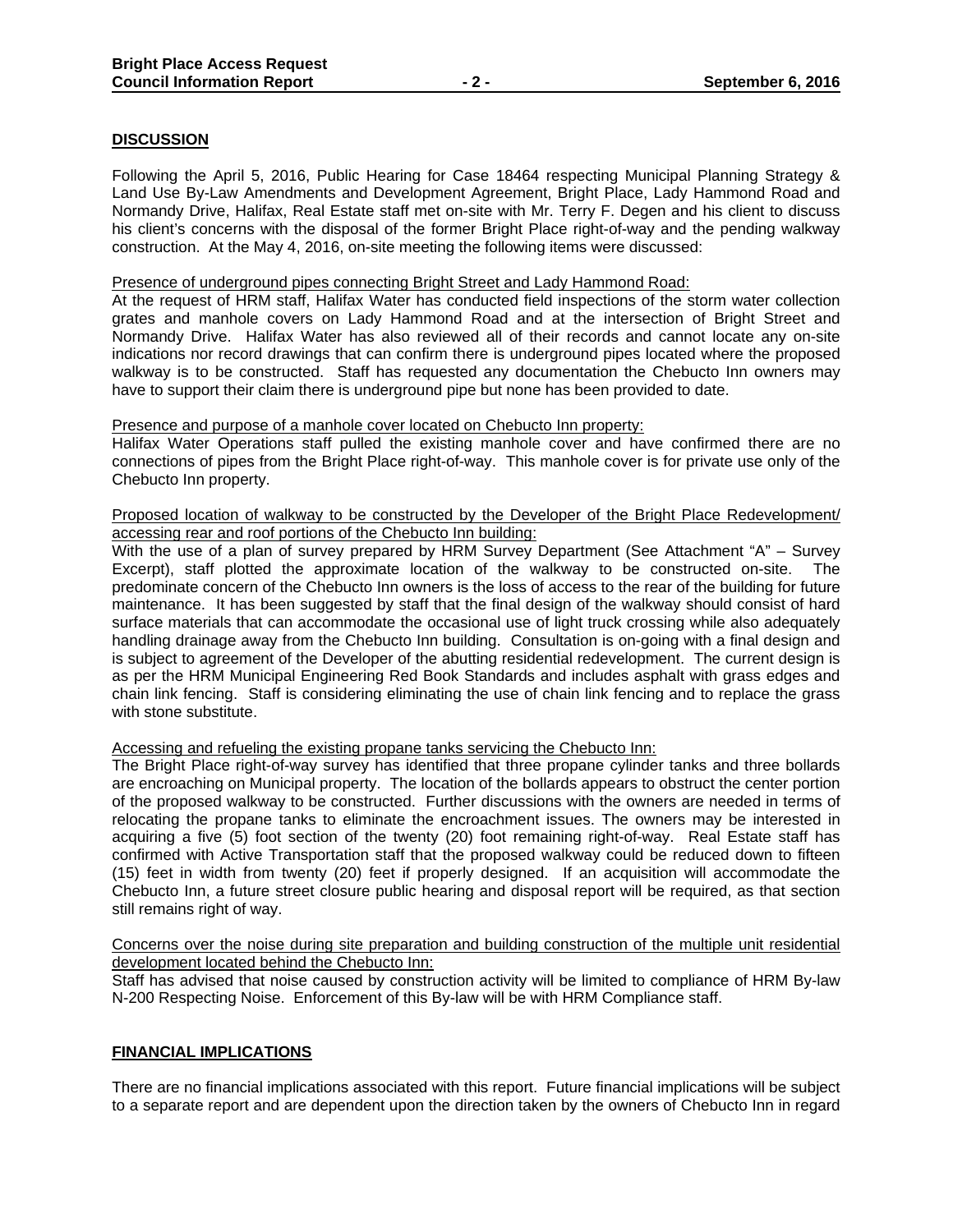particularly with a possible acquisition of a five (5) foot portion of the remaining Bright Place public rightof-way.

#### **COMMUNITY ENGAGEMENT**

As this information report deals with specific concerns of one abutting land owner, community engagement was not obtained for this report.

#### **ATTACHMENTS**

Attachment "A" – Site Plan

A copy of this report can be obtained online at http://www.halifax.ca/council/agendasc/cagenda.php then choose the appropriate meeting date, or by contacting the Office of the Municipal Clerk at 902.490.4210, or Fax 902.490.4208.

Report Prepared by: Tom Crouse, Acquisitions & Disposal Manager, Corporate Real Estate, Operations Support 902-490-5931